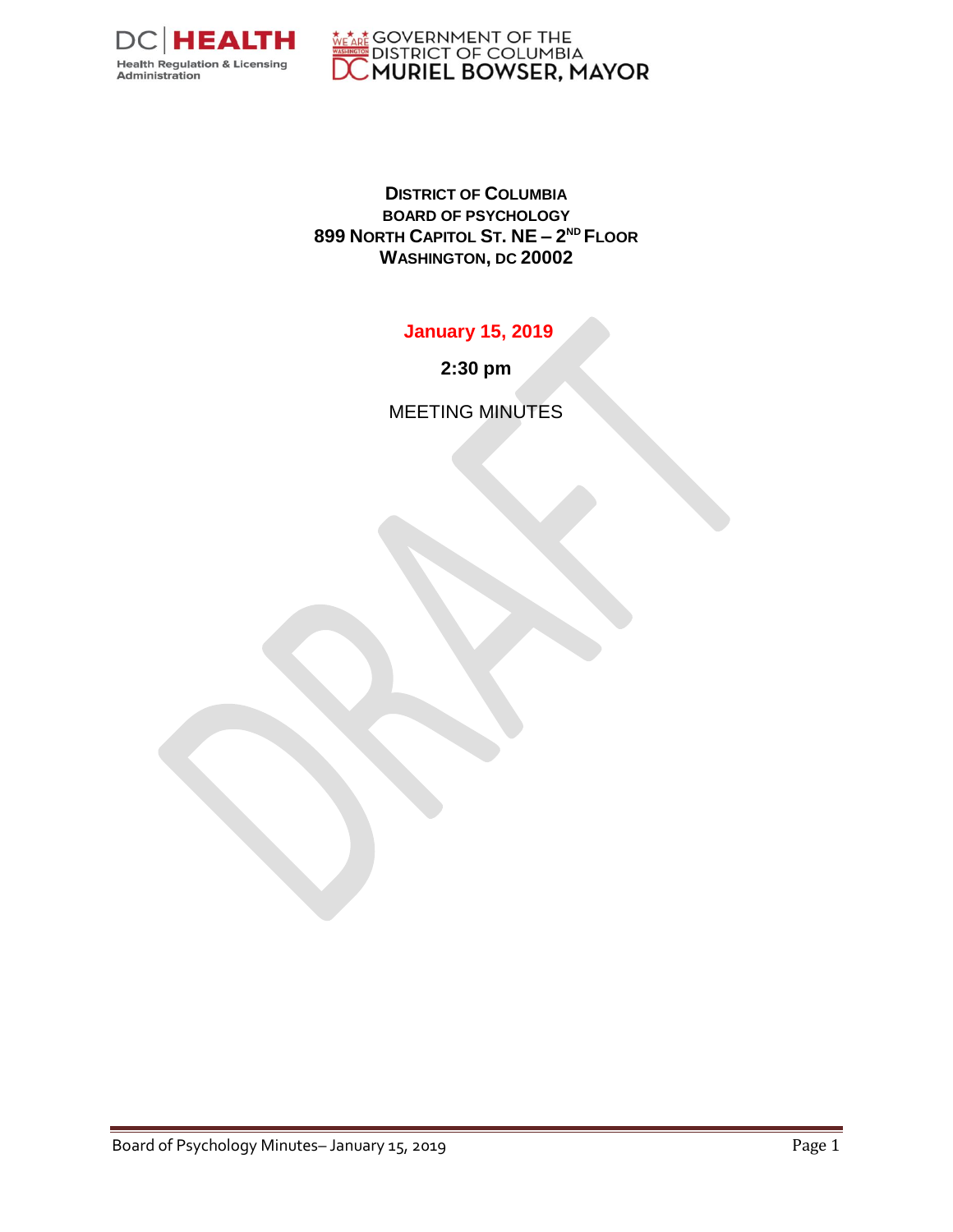

## **MEARE GOVERNMENT OF THE SOLUMBIA**<br>DISTRICT OF COLUMBIA<br>**DC MURIEL BOWSER, MAYOR**

## **OPEN SESSION JANUARY 15, 2019 MINUTES**

## **Call to Order: 2:50PM**

|            | <b>Roll Call:</b>                                              |  |
|------------|----------------------------------------------------------------|--|
|            | Eric Jones, PhD- Board Member                                  |  |
|            | Joette James, PhD- Board Member                                |  |
|            | Louis Ferguson- Consumer Member                                |  |
|            | Absent:                                                        |  |
|            | Anthony Jimenez, PhD - Chairperson                             |  |
|            | Teresa Grant, PhD- Board Member                                |  |
|            | <b>HRLA Staff</b>                                              |  |
|            | Robin Jenkins, Executive Director                              |  |
|            | Aisha Nixon, Senior Health Licensing Specialist                |  |
|            | Fatima Abby, Health Licensing Specialist                       |  |
|            | Panravee Vongjaroenrat, Board Attorney                         |  |
|            | Deb Moss, Board Investigator                                   |  |
|            | Gregory Scurlock, Compliance Officer                           |  |
|            |                                                                |  |
|            | <b>Approval of the Agenda</b>                                  |  |
|            | The agenda was approved.                                       |  |
| OS-0115-01 | <b>BOARD/DEPARTMENT'S REPORT</b>                               |  |
|            | A. EXECUTIVE DIRECTOR'S REPORT                                 |  |
|            | Performance Oversight Hearing: Committee on Health             |  |
|            | Board accomplished/Future goals of the Board.                  |  |
|            | Ms. Robin Jenkins, Executive Director, resigned as ED of       |  |
|            | the Allied and Behavioral Boards.                              |  |
|            | <b>B. BOARD ATTORNEY'S REPORT</b>                              |  |
|            | Panravee Vongjaroenrat, Board Attorney gave on the followings: |  |
|            | Immunity and Indemnification of Health Licensing Board<br>а.   |  |
|            | Members: Office of the Attorney General (OAG) has              |  |
|            | given the Board the legal opinion on board members'            |  |
|            | immunity and indemnification. The OAG opinion helps to         |  |
|            | reassure us that a) board members (and staff) is immune        |  |
|            | (protected) from personal liability when we conduct            |  |
|            | board's business within the scope of our role and              |  |
|            | responsibility.                                                |  |
|            | Changes to Psychology and Psychology Associates<br>b.          |  |
|            | Regulations were made on the following areas:                  |  |
|            | i. The District Examination Requirement was                    |  |
|            | removed from the reactivation and                              |  |
|            | reinstatement requirements.                                    |  |
|            | ii. New Continuing Education Requirement on                    |  |
|            | Public Health were added.                                      |  |
|            | Practice Regulation in regards to the supervision<br>iii.      |  |
|            | of student and licensure of psychology                         |  |
|            | associates.                                                    |  |